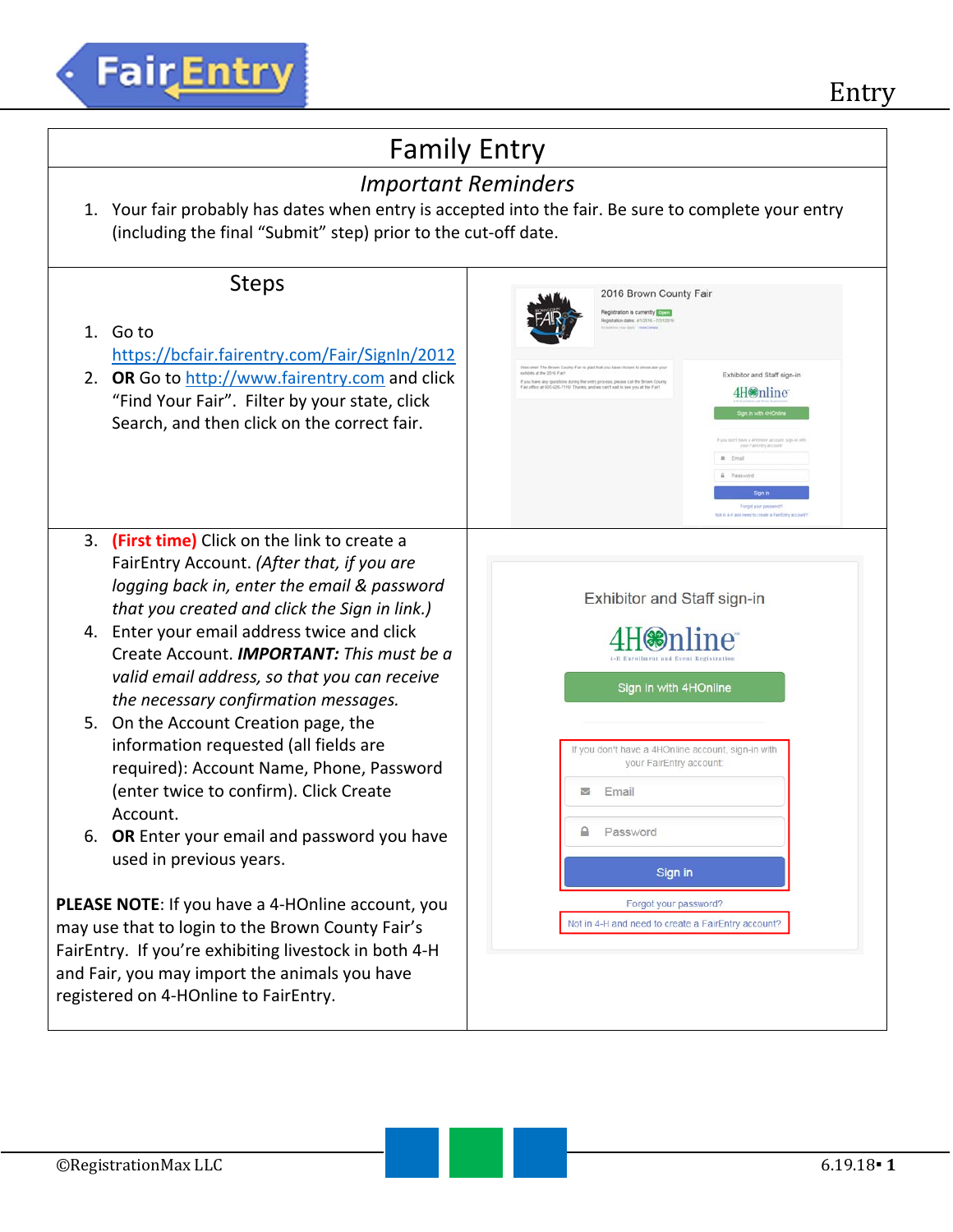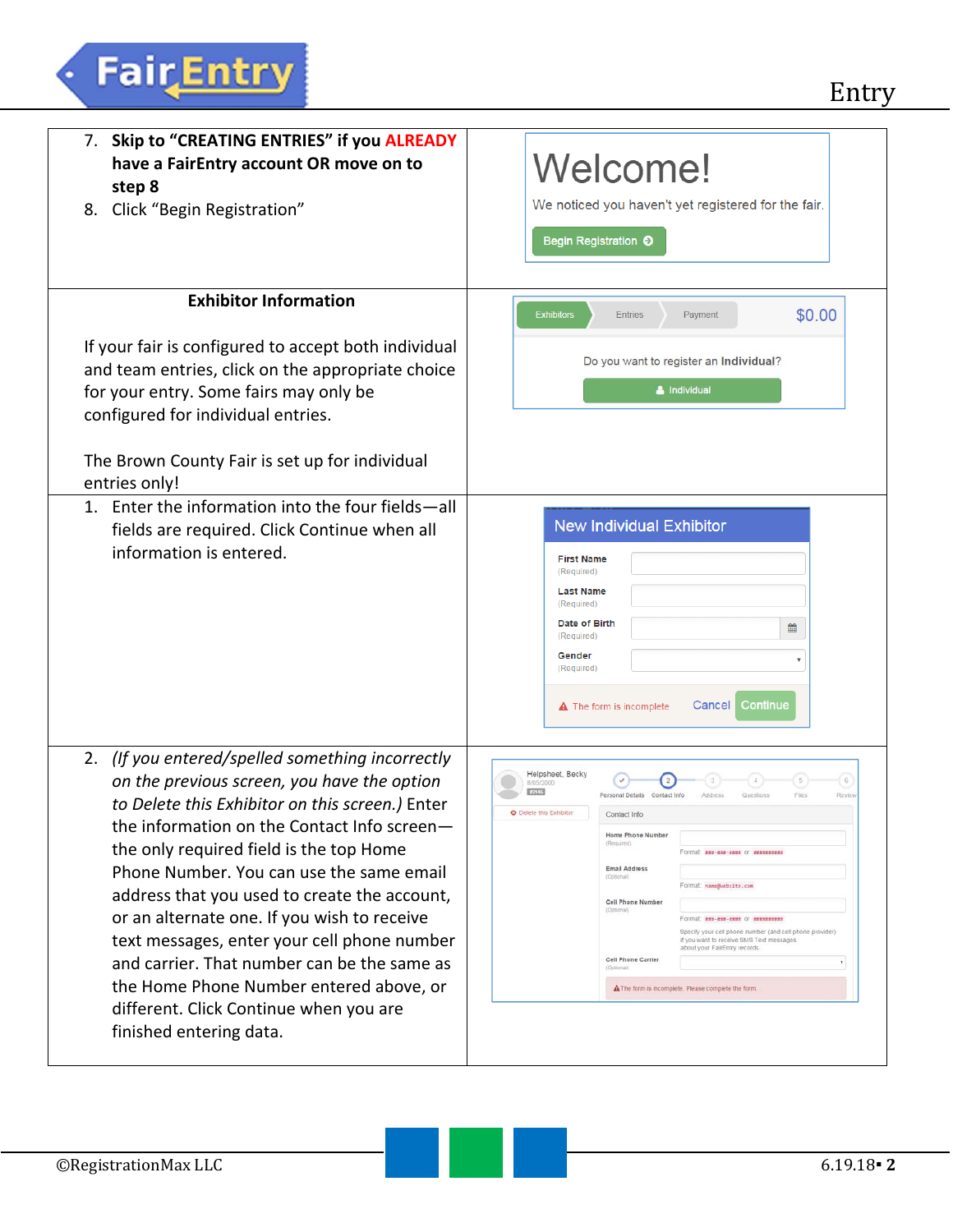## **Fair**Entry

- 3. Enter your mailing address. All fields, except Address continued, are required. As the on‐ screen help states, the address entered here will be used for mailing premium checks, etc. Click Continue when all information is entered correctly.
- 4. If your fair set up custom fields/questions for you to answer, those will be step 4 on the progress bar at the top. Answer any questions, and click Continue.
- 5. If your fair requires you to upload any files for your entry, those will be step 5 on the progress bar. Upload requested files, and click Continue.
- 6. Review your exhibitor information. If any information is incorrectly, click the green Edit button in the appropriate group to change it. When all information is correct, click Continue to Entries.

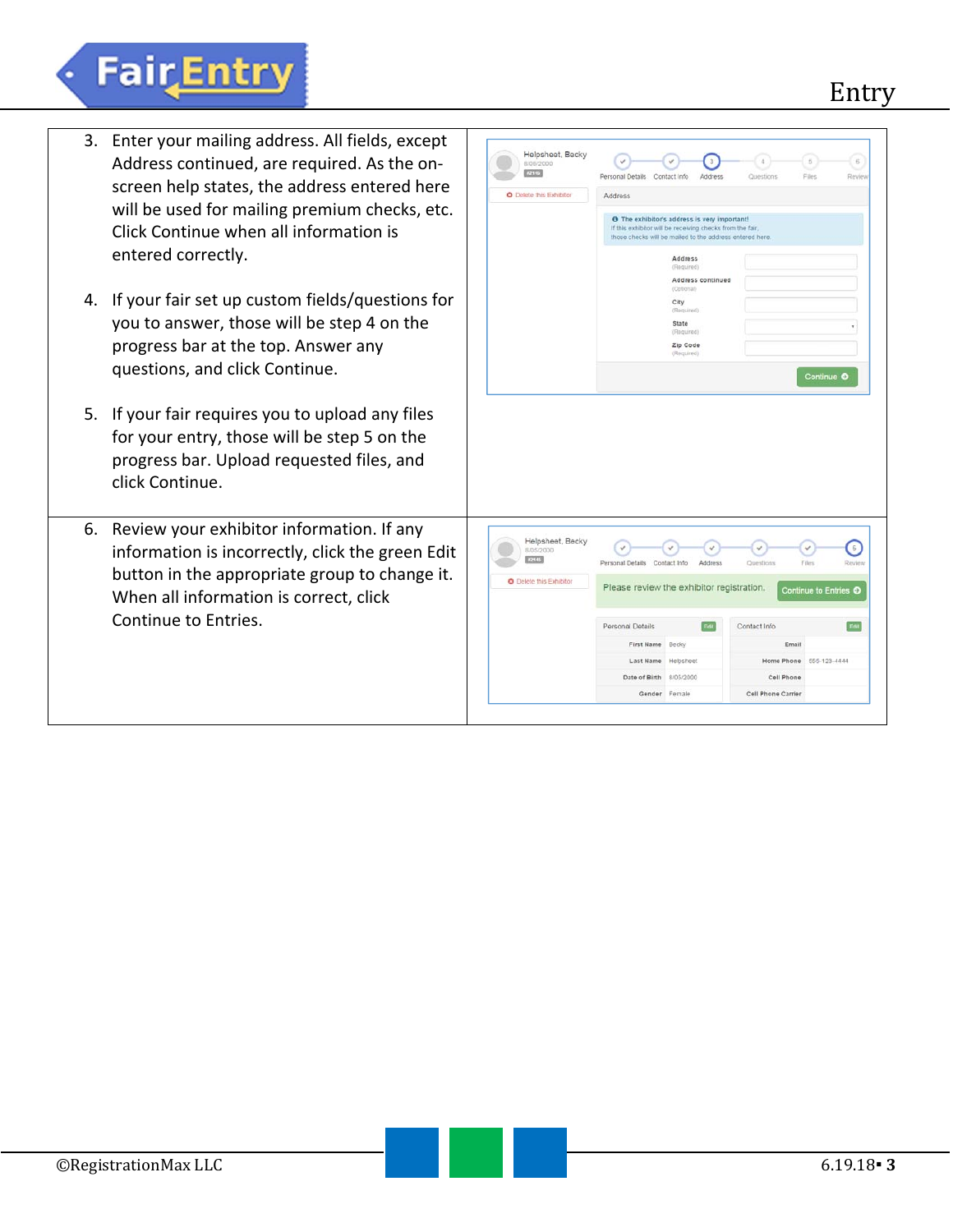## **Creating Entries**

Each exhibitor can have multiple entries. One entry must be made for each item, animal, class, etc. For example, if an exhibitor is bringing 2 photographs, two entries into the photography class must be created. If an exhibitor is showing one horse in 5 events, five class entries must be created. Once all entries have been created for the first exhibitor, you have the choice of creating another exhibitor in this family (and entries) or proceeding to check-out (submitting the entries, whether or not fees are charged).

| 1. Click Add an Entry beside the correct<br>exhibitor (if more than one has been<br>created).                                                                                       | <b>Exhibitors</b><br>\$0.00<br><b>Entries</b><br>Payment<br>There are 0 entries belonging to 1 exhibitor in this invoice.<br>Add an Entry<br>Helpsheet, Becky<br>0 Entries |
|-------------------------------------------------------------------------------------------------------------------------------------------------------------------------------------|----------------------------------------------------------------------------------------------------------------------------------------------------------------------------|
| 2. Click Select beside the first department you<br>wish to enter. Any departments that are not<br>available for entry will be noted as "Not<br>Available" with a short explanation. | <b>Starting an Entry</b><br>Select a Department to continue                                                                                                                |
| 3. After you select a department, you will see a                                                                                                                                    | 3100 - Rabbits<br>Select $\bullet$                                                                                                                                         |
| list of divisions to select from, and then a list<br>of available classes. Also notice that there are                                                                               | Select $\bullet$<br><b>Beef</b><br>Not Available                                                                                                                           |
| blue "Change" links in case you mistakenly                                                                                                                                          | <b>Clothing Event</b><br>This exhibitor may not enter into this Department because:                                                                                        |
| select an incorrect department, division, or                                                                                                                                        | > Registration is not open (6/6/2016-8/30/2016)                                                                                                                            |
| class.                                                                                                                                                                              |                                                                                                                                                                            |
| 4. After you have selected the class, click the<br>green Continue button.                                                                                                           |                                                                                                                                                                            |
| 5. If this is an <i>animal class entry</i> , you may be                                                                                                                             | Entry #266<br>$\begin{bmatrix} 3 \end{bmatrix}$<br>$\overline{2}$                                                                                                          |
| required to specify which animal will be                                                                                                                                            | $\vert$ 1<br>Animals<br>Questions<br>Review<br>Helpsheet, Becky                                                                                                            |
| exhibited in this class; that may be optional;<br>or you may NOT be able to specify the animal                                                                                      | 8/05/2000<br><b>Entry Animals</b>                                                                                                                                          |
| at entry time. If you are able to do that, you                                                                                                                                      | Department<br>Beef<br>There is no animal in this slot<br>O Add an animal<br>Division<br>201: Breeding Beef                                                                 |
| will see the option to "Add an animal".                                                                                                                                             | Class<br>20121: Angus<br>Continue O                                                                                                                                        |
| 6. Fill in all of the fields with information about                                                                                                                                 | <b>O</b> Delete this Entry                                                                                                                                                 |
| the animal you intend to exhibit. Click Create                                                                                                                                      |                                                                                                                                                                            |
| and Add Animal when finished.<br>7. If the animal information was entered                                                                                                           |                                                                                                                                                                            |
| incorrectly, you have the option to either                                                                                                                                          |                                                                                                                                                                            |
| Remove From Entry (creating a new animal)                                                                                                                                           |                                                                                                                                                                            |
| or Edit Animal Details. When it's correct, click                                                                                                                                    |                                                                                                                                                                            |
| Continue.                                                                                                                                                                           |                                                                                                                                                                            |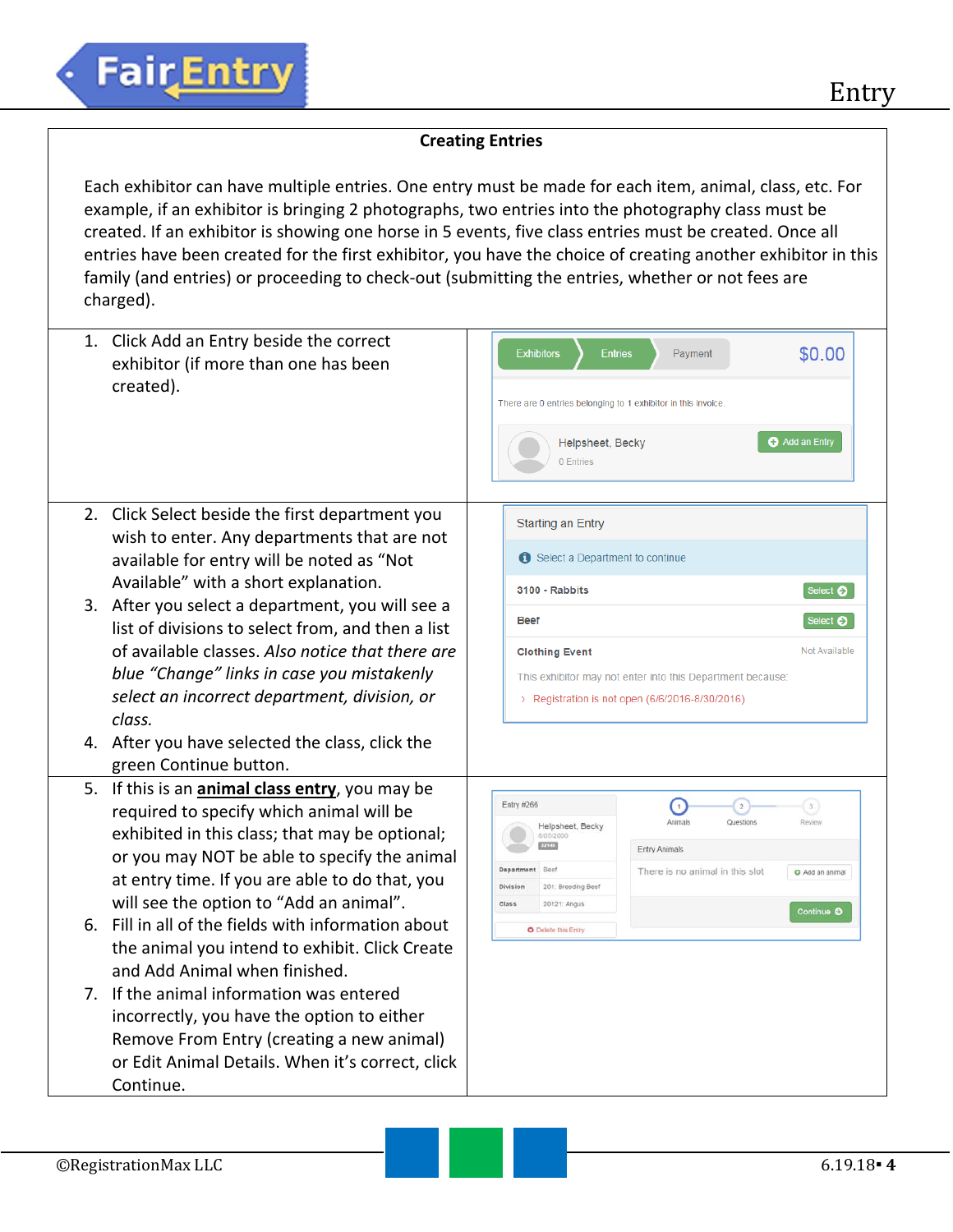## Fair Entry

| 8. Any questions or file uploads related to entry<br>in this class will be next. Click Continue after<br>answering those questions or uploading<br>documents.<br>9. The Review screen allows you to double<br>check this entry for accuracy, and make any<br>changes necessary. When the information is<br>correct, click Continue and that class entry is                                                                                                               |                                                                                                                                                                                                                                                                                                                                                                                                                         |
|--------------------------------------------------------------------------------------------------------------------------------------------------------------------------------------------------------------------------------------------------------------------------------------------------------------------------------------------------------------------------------------------------------------------------------------------------------------------------|-------------------------------------------------------------------------------------------------------------------------------------------------------------------------------------------------------------------------------------------------------------------------------------------------------------------------------------------------------------------------------------------------------------------------|
| complete.                                                                                                                                                                                                                                                                                                                                                                                                                                                                |                                                                                                                                                                                                                                                                                                                                                                                                                         |
| 10. When each class entry is complete, you have<br>3 choices for what to do next:<br>a. If all class entries have been<br>completed for one exhibitor, you can<br>Register another Exhibitor in this<br>family.<br>b. If this exhibitor has more class entries<br>to make, you can Add another Entry<br>for this Exhibitor.<br>c. If all entries for all exhibitors in the<br>family have been completed,<br>Continue to Payment to finalize and<br>submit your entries. | <b>Exhibitors</b><br>\$2.00<br><b>Entries</b><br>Payment<br>What do you want to do next?<br>Helpsheet, Becky<br>8/05/2000<br>#2145<br>Register another Exhibitor<br>Add another Entry for this Exhibitor<br><b>O</b> Continue to Payment                                                                                                                                                                                |
| 11. Review your entries for completeness and<br>accuracy. Notice the Summary and Detail<br>buttons at the top of the list on the right. If<br>there are errors, click on the green Entries<br>section at the top of the page. Click Continue<br>when all information is correct.                                                                                                                                                                                         | \$2.00<br><b>Exhibitors</b><br><b>Entries</b><br>Payment<br>$\left( \begin{matrix} 1 \\ 1 \end{matrix} \right)$<br>3 <sup>°</sup><br>$\overline{2}$<br><b>Review</b><br>Payment Method<br>Confirm<br>Invoice<br>Summary Detail<br>Individual Exhibitor: Becky Helpsheet<br><b>Exhibitor Fee</b><br>\$2.00<br>Entry #266: Food and Nutrition / Cooking 101 / One loaf banana bread<br><b>Total: \$2.00</b><br>Continue O |